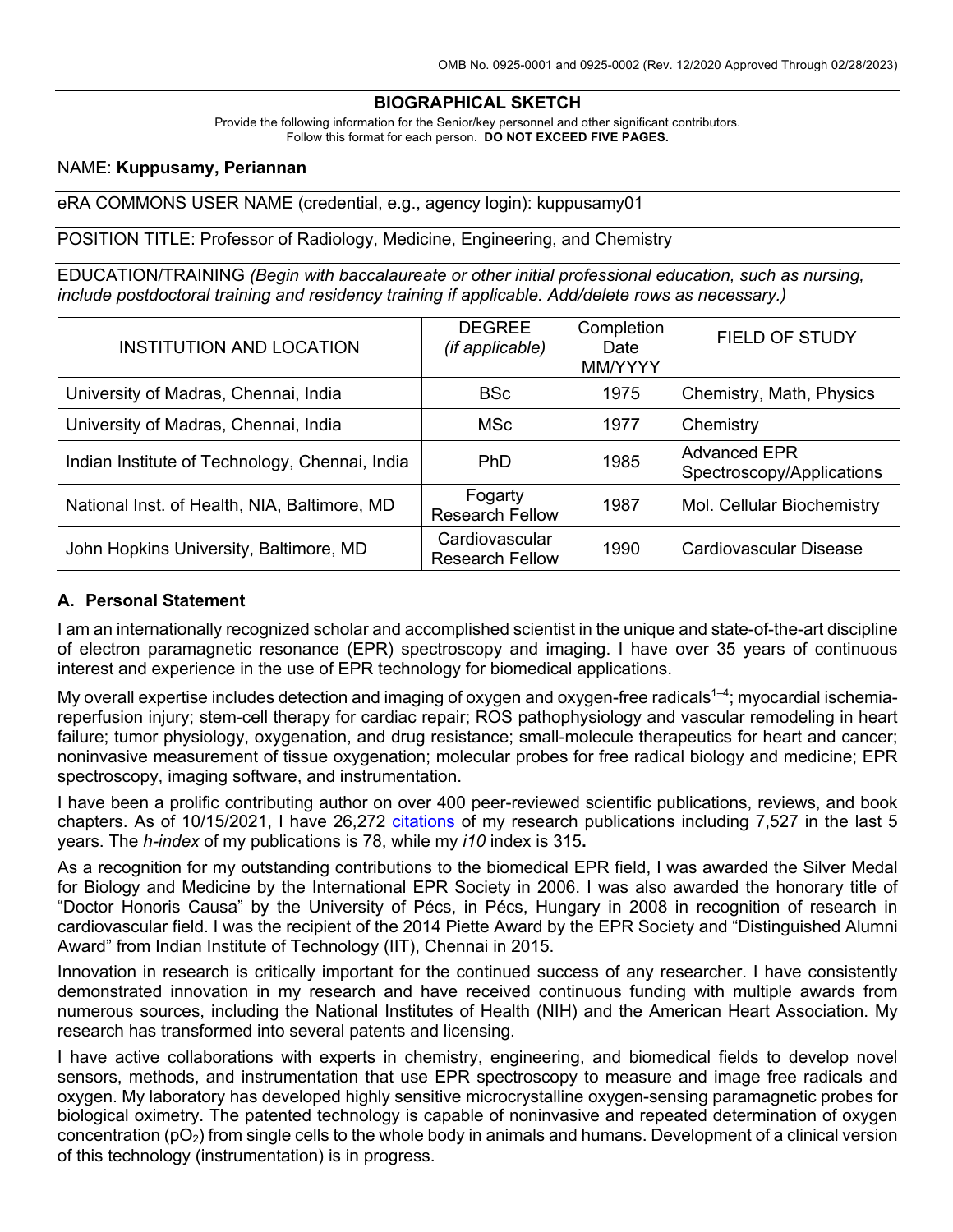I am the inventor of a novel class of oxygen sensors, called OxyChip, for direct and repeated measurements of oxygen concentration ( $pO<sub>2</sub>$ ) from topical (skin) to deep tissues. The OxyChip is currently in Phase I clinical trial, supported by a P01 award from the National Cancer Institute.

My current research interests include oxygen biology and oximetry. My lab is working on the effect and mechanisms of supplemental oxygenation for mitigation of hypoxia-mediated tumor aggression/metastasis and inhibition of growth. We are working with several tumor models including ovarian, breast, pancreas, and colon cancer, and have demonstrated the beneficial effect of supplemental oxygen as an adjuvant therapy.

**My role in the project**: I will oversee the sensor development, characterization, functional evaluation in animal models, and biocompatibility studies including testing using ISO/ASTM guidelines. I will work closely with the Co-Investigators and directly supervise all other investigators in the project.

- 1. Zweier JL, Kuppusamy P. (1988) Electron paramagnetic resonance measurements of free radicals in the intact beating heart: A technique for detection and characterization of free radicals in whole biological tissues*. Proceedings of the National Academy of Sciences USA* 85, 5703-5707
- 2. Kuppusamy P, Chzhan M, Vij K, Shteynbuk M, Lefer DJ, Gianella E, Zweier JL (1994) Threedimensional spectral-spatial EPR imaging of free radicals in the heart: A technique for imaging tissue metabolism and oxygenation. *Proceedings of the National Academy of Sciences USA* 91, 3388-3392
- 3. Zweier JL, Wang P, Samouilov A, Kuppusamy P (1995) Enzyme-independent formation of nitric oxide in biological tissues. *Nature Medicine* 1, 804-809
- 4. Ahmad R, Kuppusamy P (2010) Theory, instrumentation, and applications of electron paramagnetic resonance oximetry. *Chemical Reviews* 110, 3212-3236

# **B. Positions, Scientific Appointments, and Honors**

# **Positions & Employment**

2013-present Professor, Department of Radiology, Geisel School of Medicine, Dartmouth College, NH 2013-present Professor, Department of Medicine, Geisel School of Medicine, Dartmouth College, NH 2020-present Professor (Adjunct), Department of Chemistry, Dartmouth College, Hanover, NH 2019-present Professor (Adjunct), Thayer School of Engineering, Dartmouth College, Hanover, NH 2008-2013 Associate Director (Research), Division of Cardiovascular Medicine, OSU 2005-2013 Professor, Department of Internal Medicine, Ohio State University, Columbus, OH 2005-2013 Professor (Adjunct), Department of Biomedical Engineering, OSU, Columbus, OH 2005-2011 Director, Small Animal Imaging Shared Resource, Ohio State University 2005-2010 Associate Director, Dorothy M. Davis Heart and Lung Research Institute, OSU 2002-2005 Associate Professor, Department of Internal Medicine, Ohio State University, Columbus, OH 2002-2013 Director, Center for Biomedical EPR Imaging, Ohio State University, Columbus, OH 2001-2002 Associate Professor, Department of Medicine, Johns Hopkins University, Baltimore, MD 1992-2001 Assistant Professor, Department of Medicine, Johns Hopkins University, Baltimore, MD 1990-1992 Instructor, Department of Medicine, Johns Hopkins University, Baltimore, MD 1990-2002 Associate Director, EPR Center, Johns Hopkins University, Baltimore, MD

## **Other Experience & Honors**

| 2015      | Distinguished Alumni Award, Indian Institute of Technology (IIT), Chennai                                                                                              |
|-----------|------------------------------------------------------------------------------------------------------------------------------------------------------------------------|
| 2011      | Lumley Interdisciplinary Research Award by College of Engineering, Ohio State University                                                                               |
| 2008      | Honorary Doctorate ("Doctor Honoris Causa") awarded by the University of Pecs, Pecs,<br><b>Hungary for Medical Sciences</b>                                            |
| 2006      | Silver Medal in Biology/Medicine award by International EPR Society in recognition of<br>development of EPR imaging and <i>in vivo</i> EPR for biological applications |
| 2006      | Research Investigator Award by American Tamil Medical Association (ATMA) for outstanding<br>achievements in biomedical research                                        |
| 2006      | Distinguished Mentor Award by Davis Heart and Lung Research Institute for recognition of<br>outstanding mentoring and teaching activities in the institute             |
| 2005-2013 | William D. and Jacquelyn L. Wells Chair in Imaging Research                                                                                                            |
| 1996-2001 | Established Investigator Award, American Heart Association (National Center)                                                                                           |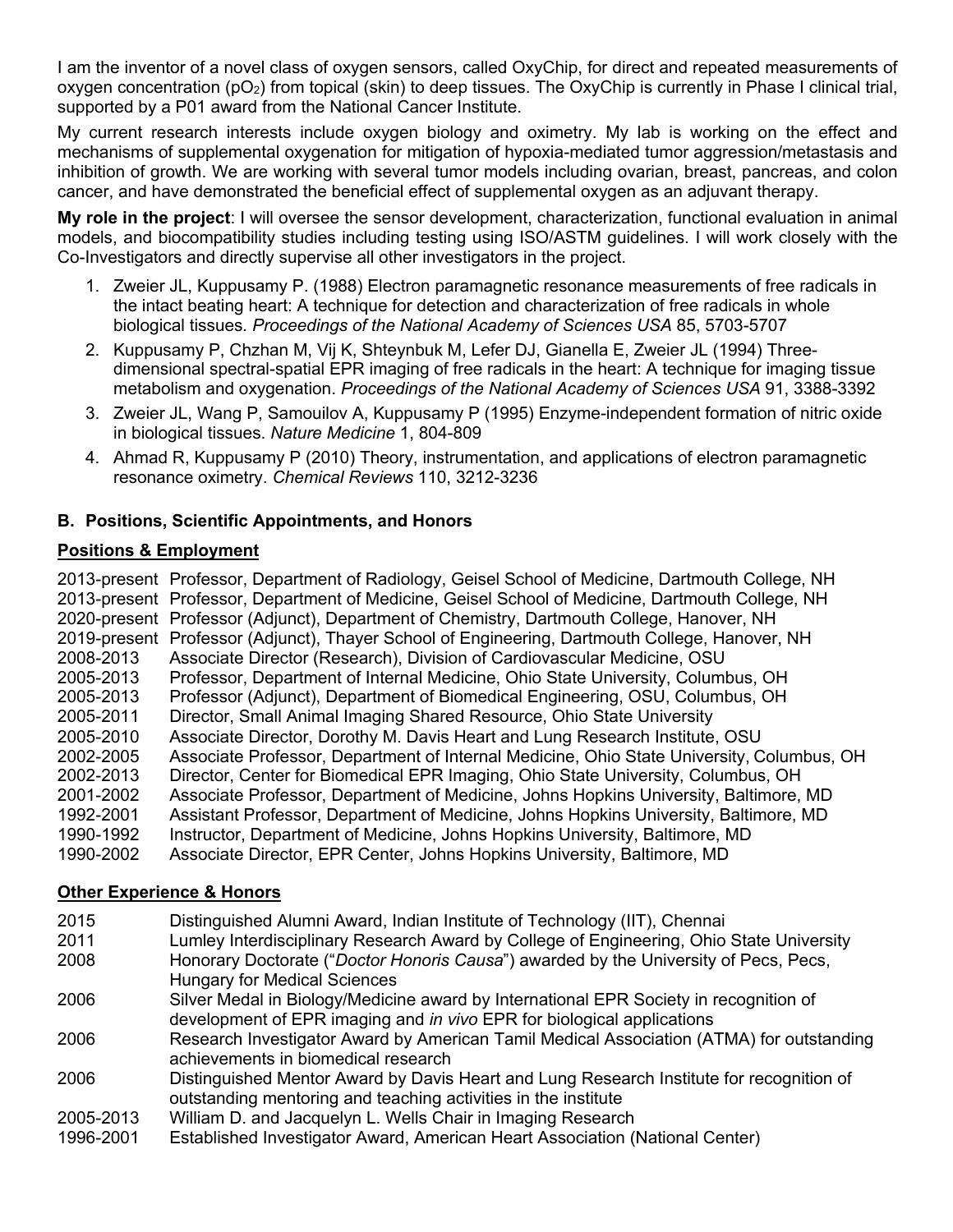# **Editorships, Review & Professional Memberships**

2013-present Editorial Board, J Radiology and Radiation Therapy 2012-present Editorial Board, Clinical Biochemistry 2003-present Editorial Board, Antioxidants and Redox Signaling 2010-present Editorial Board, ROS 2012-present Editorial Board, Clinical Biochemistry 2004 & 2007 Guest Editorship**,** Antioxidants and Redox Signaling 2008 Guest Editorship, Israel Journal of Chemistry 2012 Guest Editorship, Cell Biochemistry and Biophysics (2012) 1998-present Grant Review Peer-review committee member of several NIH, NCI, NIBIB, NIEHS Study Sections and reviewer of several international proposals. Memberships**:** Past & Current: American Association for the Advancement of Science; American Cancer Society; American Chemical Society; American Heart Association; American Physiological Society; American Society for Pharmacology and Experimental Therapeutics; Biophysical Society; International EPR Society; Society for Free Radical Biology and Medicine; International Society for Heart Research; International Society for Magnetic Resonance in Medicine.

### **C. Contributions to Science**

**1. EPR Spectroscopy and Imaging:** I am a pioneer in the development and application of low-frequency (1.2 GHz) EPR spectroscopy for biological systems including small animals (mice), organs, and tissues. I have also developed instrumentation (hardware), software, and procedures for imaging of free radicals and oxygen in biological systems. Some of the outstanding contributions of my imaging research include *in vivo* imaging of heterogeneity and oxygenation in murine tumors, whole-body imaging of nitric oxide generation in micel, and noninvasive imaging of tumor redox status. The original developments led to the adaptation of the EPR imaging technology by several laboratories around the world. In recognition of my seminal contribution to *in vivo* EPR and EPR imaging for biological applications, I was awarded a Silver Medal in Biology/Medicine in 2006 by the International EPR Society.

- a) **Kuppusamy P**, Chzhan M, Wang P, Zweier JL (1996) Three-dimensional gated EPR imaging of the beating heart: Time-resolved measurements of free radical distribution during the cardiac contractile cycle. Magnetic Resonance in Medicine 35, 323-328
- b) **Kuppusamy P**, Afeworki M, Shankar RA, Deborah C, Krishna MC, Hahn SM, Mitchell JB, Zweier JL (1998) *In vivo* electron paramagnetic resonance imaging of tumor heterogeneity and oxygenation in a murine tumor model. Cancer Research 58, 1562-1568
- c) **Kuppusamy P**, Shankar RA, Roubaud VM, Zweier JL (2001) Whole body detection and imaging of nitric oxide generation in mice following cardiopulmonary arrest: Detection of intrinsic nitrosoheme complexes. Magnetic Resonance in Medicine 45, 700-707
- d) **Kuppusamy P**, Li H, Ilangovan G, Cardounel AJ, Zweier JL, Yamada K, Krishna MC, Mitchell JB (2002) Noninvasive imaging of tumor redox status and its modification by tissue glutathione levels. Cancer Research 62, 307-312

**2. Probes and Methods for in vivo EPR Oximetry:** I pioneered the development of innovative oxygen-sensing probes, called LiNc-BuO, OxyChip, SPOTChip, and MicroChip for accurate, reliable and repeated measurement of oxygen concentration in tissues using EPR technology. The probes are made of paramagnetic oxygen-sensing crystals of LiNc-BuO embedded in polydimethylsiloxane (PDMS) polymer. When implanted into tissue, the probes allow subsequent measurements to be made noninvasively and repeatedly over long periods, of several months or more, in animal models and human subjects. I have established the use of this probe for noninvasive monitoring of oxygen concentration in a variety of applications including myocardial ischemia/reperfusion injury, cellular cardiomyoplasty (cell therapy), cancer therapy, and wound healing. The FDA has issued an investigational device exemption (IDE) status for OxyChip. A Phase 1 (safety & efficacy) clinical trial of OxyChip in cancer patients is in progress, supported by a P01 grant from NCI.

a) Pandian RP, Dolgos M, Marginean C, Woodward PM, Hammel PC, Manoharan PT, **Kuppusamy P** (2009) Molecular packing and magnetic properties of lithium naphthalocyanine crystals: hollow channels enabling permeability and paramagnetic sensitivity to molecular oxygen. Journal of Materials Chemistr*y* 19(24): 4138-4147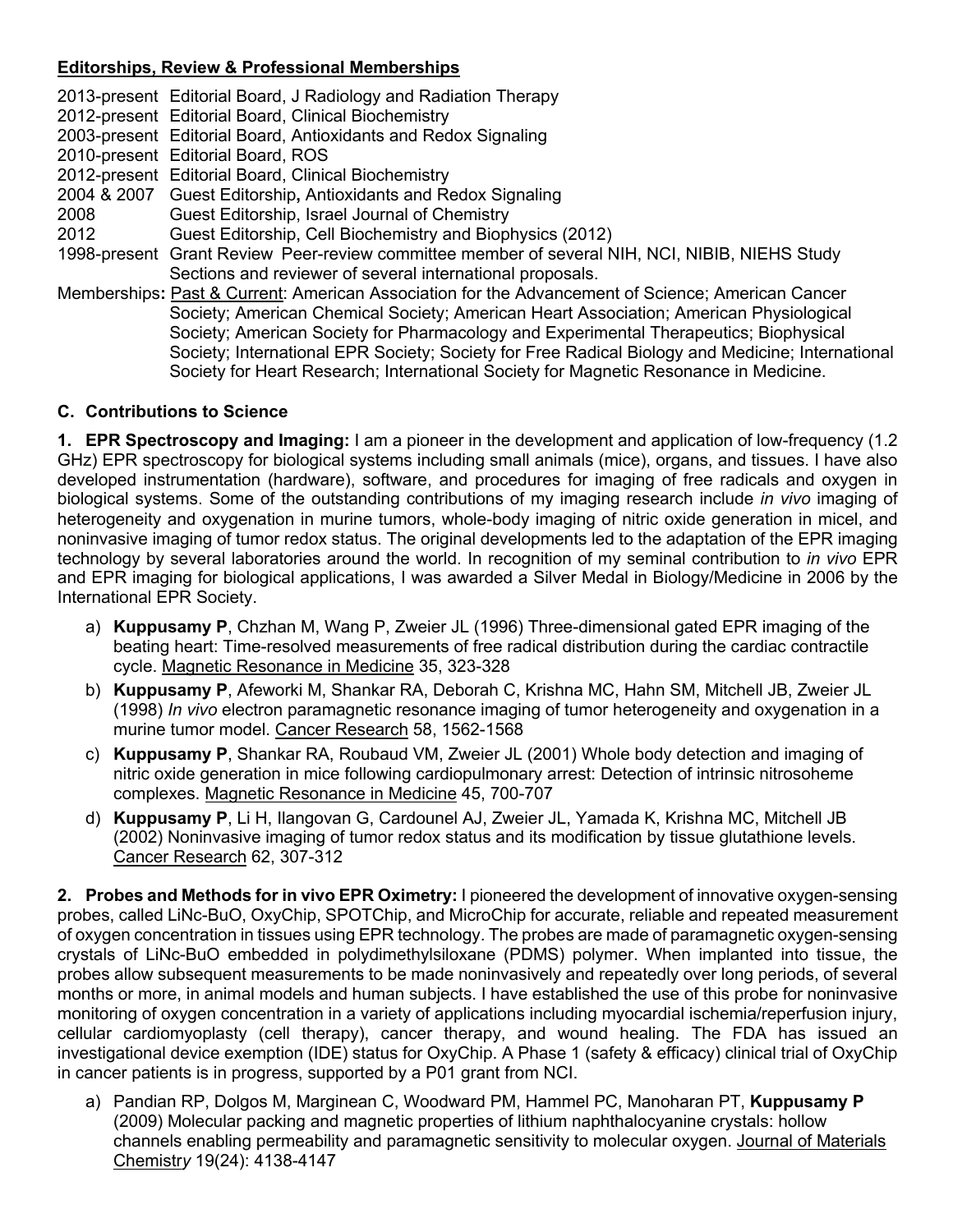- b) Hou H, Khan N, Gohain S, Kuppusamy ML, **Kuppusamy P** (2018). Pre-clinical evaluation of OxyChip for long-term EPR oximetry. Biomedical Microdevices 20(2):29.
- c) Kmiec MM, Tse D, Mast JM, Ahmad R, **Kuppusamy P** (2019). Implantable microchip containing oxygen-sensing paramagnetic crystals for long-term, repeated, and multisite in vivo oximetry. Biomedical Microdevices 21(3):71 (2019)
- d) **Kuppusamy P**, Kmiec, MM, Tse D, Mast JM, Ahmad, R. Estimation of pO<sub>2</sub> histogram from a composite EPR Spectrum of multiple random implants. Biomedical Microdevices, 22(1):3 (2019).

*3.* **Oxygen in Cardiovascular Disease and Treatment:** I have studied the molecular mechanisms and the role of oxygen in cardiovascular diseases including the treatment of myocardial injury (MI) and stem-cell therapy. Specifically, my research focused on understanding the oxygen-sensing mechanism and signal transduction at the molecular level that led to transcriptional and post-translational regulation of p53, PTEN, and PI3K in MI, coronary and pulmonary vascular remodeling, and RV failure. I have shown a definitive role for oxygen in the regulation of cardiomyocyte apoptosis/survival (via p53/NOS3), vascular-cell proliferation and migration (via ROS/PTEN), and tumor growth (via HIF-1/p53). All these studies have important implications in the understanding and treatment of cardiovascular diseases.

- a) Khan M, Meduru S, Mohan IK, Kuppusamy ML, Wisel S, Kulkarni A, Rivera BK, Hamlin RL, **Kuppusamy P** (2009) Hyperbaric oxygenation enhances transplanted cell graft and functional recovery in the infarct heart. Journal of Molecular Cellular Cardiology 47(2): 275-287
- b) Khan M, Meduru S, Gogna R, Madan E, Citro L, Kuppusamy ML, Sayyid M, Mostafa M, Hamlin RL, **Kuppusamy P** (2012) Oxygen cycling in conjunction with stem cell transplantation induces NOS3 expression leading to attenuation of fibrosis and improved cardiac function. Cardiovascular Research 93(1) 89-99
- c) Gogna R, Esha M, Khan M, Pati U, **Kuppusamy P** (2013) p53's choice of myocardial death or survival: Oxygen protects infarct myocardium by recruiting p53 on NOS3 promoter through regulation of p53- Lys118 acetylation. EMBO Molecular Medicine 5: 1662-1683
- d) Prabhat AM, Kuppusamy ML, Naidu SK, Meduru S, Reddy PT, Dominic A, Khan M, Rivera BK, **Kuppusamy P** (2018). Supplemental oxygen protects heart against acute myocardial infarction. Frontiers in Cardiovascular Medicine 5:114. *PMCID: PMC6120988*

*4.* **Hypoxia in Cancer Progression and Therapy:** The oxygen level in solid malignancies is a critical parameter affecting clinical outcomes, particularly for radiation therapy. The dependence of radiation therapy's efficacy on oxygen levels in tumors appears to be more significant than stage, tumor morphology, or tumor size. The oxygen level is also an important factor in tumor response to surgical and chemotherapeutic approaches. I have studied hypoxia and its role in the progression and treatment of solid tumors. I have also showed how mitigation of tumor hypoxia, for example by administration of enriched oxygen, can inhibit tumor growth and/or enhance certain chemotherapy/radiation treatment outcomes.

- a) Selvendiran K, Bratasz A, Kuppusamy ML, Tazi MF, Rivera BK, **Kuppusamy P** (2009) Hypoxia induces chemoresistance in ovarian cancer cells by activation of signal transducer and activator of transcription 3 (STAT3). International Journal of Cancer 125(9): 2198-2204
- b) Selvendiran K, Kuppusamy ML, Ahmed S, Bratasz A, Meenakshisundaram G, Rivera BK, Khan M, **Kuppusamy P** (2010) Oxygenation inhibits ovarian tumor growth by downregulating STAT3 and cyclin-D1 expressions. Cancer Biology & Therapy 10(4): 386-390
- c) Gogna R, Madan E, **Kuppusamy P**, Pati U (2012) Re-oxygenation causes hypoxic tumor regression through restoration of p53 wild-type conformation and post-translational modifications. Cell Death & Disease 3: e286
- d) Mast JM, **Kuppusamy P** (2018). Hyperoxygenation as a Therapeutic Supplement for Treatment of Triple Negative Breast Cancer*.* Frontiers in Oncology 8:527. *PMCID: PMC6256245*

**5. Clinical Oximetry:** My most recent contribution to science is the successful adaptation of the *in vivo* EPR oximetry—methods and probes—for safe, noninvasive, and repeated measurement of tissue  $pO<sub>2</sub>$  in human subjects. Measurement of oxygen concentration in the tumor of cancer patients using OxyChip is currently under phase I (safety and feasibility) clinical trial at Dartmouth-Hitchcock Medical Center.